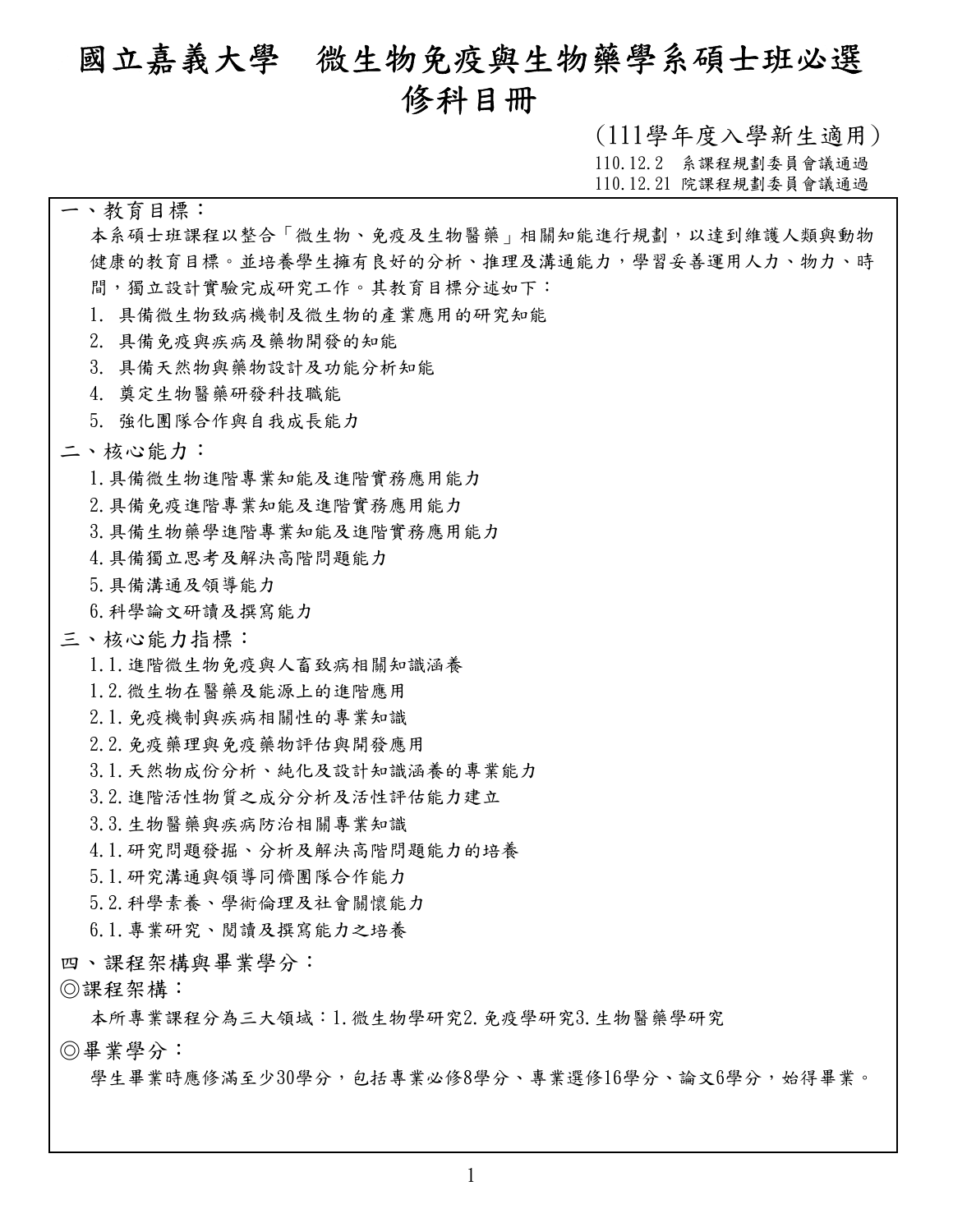#### **其他說明:**

**修習外系專業選修課程需經指導教授及學系主任同意。**

**※補充:**

**碩、博士班研究生(含碩士在職專班)應至本校所規定之網路教學平台自行修習「學術倫理教 育」課程,並通過線上課程測驗達及格標準,經出示修課證明始得申請學位口試。未通過者不得 申請學位口試。**

**為增進英語實用能力,鼓勵學生修習一門全英語授課(EMI)課程,以提升國際競爭力。**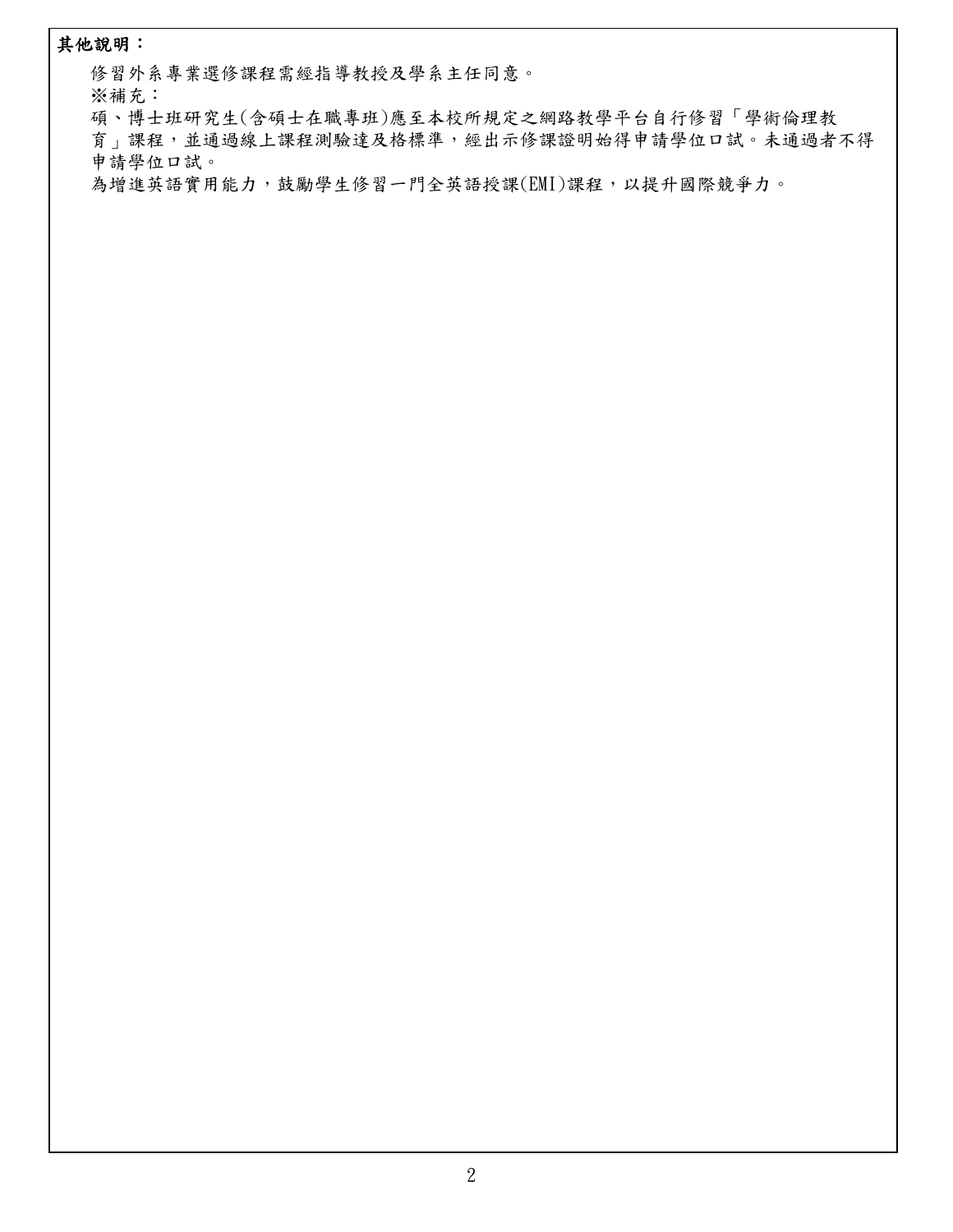|                                                                                 | 第一學年           |         |                |                                                                                                                                                                                                                                                                                       |                             |    |                     |
|---------------------------------------------------------------------------------|----------------|---------|----------------|---------------------------------------------------------------------------------------------------------------------------------------------------------------------------------------------------------------------------------------------------------------------------------------|-----------------------------|----|---------------------|
| 必選修類別:專業必修                                                                      |                |         |                |                                                                                                                                                                                                                                                                                       |                             |    |                     |
| 中英文科目名稱                                                                         |                | 學期 時數 數 |                | 專業職能                                                                                                                                                                                                                                                                                  | 共通<br>職能                    | 備註 | 核心能力<br>對應項次        |
| 專題討論 (I)Seminar (I)                                                             |                | 3.0     |                | AGC0107,AGC0205,AGC0208,AGC0210,AGC0308<br>AGC0310,HLC0508,HLC0509,HLC0510,HLC0511,<br>HLC0512                                                                                                                                                                                        | 11,12,15,<br>16,18          |    | 1, 2, 3, 4,<br>5, 6 |
| 論文選讀Oral Presentation of Scientific Articles                                    |                | 2.0     | 2              | AGC0205,AGC0208,AGC0209,AGC0210,AGC0310<br>AGC0506,AGC0508,HLC0507,HLC0510,HLC0511,<br>HLC0512                                                                                                                                                                                        | 11, 12, 15,<br>18           |    | 1, 2, 3, 4,<br>5, 6 |
| ┃專題討論 (Ⅱ)Seminar (Ⅱ)                                                            | $\overline{2}$ | 3.0     |                | AGC0105,AGC0106,AGC0108,AGC0109,AGC0204<br>AGC0205,AGC0206,AGC0207,AGC0208,AGC0210.<br>AGC0306,AGC0307,AGC0308,AGC0309,AGC0310,<br>AGC0311,AGC0312,AGC0506,AGC0507,AGC0509.<br>HLC0507,HLC0508,HLC0509,HLC0510,HLC0511,H<br>LC0512, MNC0214, MNC0216                                  | 11, 12, 15,<br>16,18        |    | 1, 2, 3, 4,<br>5, 6 |
| 論文寫作Scientific Writing                                                          | $\overline{2}$ | 2.0     |                | AGC0105,AGC0106,AGC0107,AGC0108,AGC0109<br>AGC0204,AGC0205,AGC0206,AGC0207,AGC0208<br>AGC0209,AGC0210,AGC0306,AGC0307,AGC0308.<br>AGC0309,AGC0310,AGC0311,AGC0312,AGC0506<br>AGC0507,AGC0508,AGC0509,HLC0507,HLC0508,<br>HLC0509,HLC0510,HLC0511,HLC0512,MNC0212,<br>MNC0214, MNC0216 | 11, 12, 15,<br>18           |    | 1, 2, 3, 4,<br>5, 6 |
|                                                                                 | 專業必修小計         |         | 6              |                                                                                                                                                                                                                                                                                       |                             |    |                     |
|                                                                                 | 第一學年           |         |                |                                                                                                                                                                                                                                                                                       |                             |    |                     |
| 必選修類別:專業選修                                                                      |                |         |                |                                                                                                                                                                                                                                                                                       |                             |    |                     |
| 中英文科目名稱                                                                         | 學期  路覧         | 授課 學分   | 數              | 專業職能                                                                                                                                                                                                                                                                                  | 共通<br>職能                    | 備註 | 核心能力<br>對應項次        |
| 分子檢驗特論Advanced Molecular Diagnostics                                            |                | 2.0     |                | AGC0105,AGC0106,AGC0107,AGC0108,AGC0205<br>AGC0206,AGC0207,AGC0208,AGC0209,AGC0306<br>AGC0307,AGC0310,AGC0312,AGC0506,AGC0507<br>AGC0508,AGC0509,HLC0507,HLC0508,HLC0510,<br>MNC0212, MNC0214, MNC0216                                                                                | 15,16,18                    |    | 1, 2, 3, 4          |
| 生物資訊特論Special Topics on Bioinformatics                                          |                | 2.0     |                | AGC0105,AGC0106,AGC0107,AGC0108,AGC0205<br>AGC0206,AGC0207,AGC0208,AGC0209,AGC0306<br>AGC0307,AGC0310,AGC0312,AGC0506,AGC0507<br>AGC0508,AGC0509,HLC0507,HLC0508,HLC0510,<br>MNC0212, MNC0214, MNC0216                                                                                | 12,15,16                    |    | 1, 2, 3, 4          |
| 生物醫藥學特論 I Special Topics on Biomedical and<br>Biopharmaceutical Sciences I      |                | 2.0     | 2              | AGC0105,AGC0107,AGC0109,AGC0205,AGC0207<br>AGC0208,AGC0209,AGC0308,AGC0310,AGC0506<br>AGC0508,HLC0507,HLC0508,HLC0509,HLC0510,<br>HLC0511,HLC0512,MNC0407,MNC0410                                                                                                                     | 11,12                       |    | 3, 4, 5, 6          |
| 生質量產與純化技術Mass Production and Purification of<br>Bio-products                    |                | 2.0     |                | AGC0106,AGC0107,AGC0109,AGC0207,AGC0209<br>AGC0210,AGC0307,AGC0308,AGC0309,AGC0312<br>AGC0508,HLC0507,HLC0509,HLC0510,HLC0512,<br>MNC0212                                                                                                                                             | 15,16,17                    |    | 1, 4, 5             |
| 自由基生物醫學特論Special Topics of Free Radical Biology and<br>Medicine                 |                | 2.0     |                | AGC0107,AGC0205,AGC0208,AGC0210,AGC0308,<br>AGC0310,HLC0510,HLC0512                                                                                                                                                                                                                   | 11,15,16                    |    | 3                   |
| 活性天然物化學特論Special Topics on Bioactive Natural Product<br>Chemistry               |                | 2.0     | 2              | AGC0106,AGC0107,AGC0109,AGC0205,AGC0208,<br>AGC0210,AGC0308,AGC0312,AGC0506,AGC0508<br>HLC0507,HLC0510,HLC0511,HLC0512,MNC0212,<br>MNC0216, MNC0407                                                                                                                                   | 11, 12, 13.<br>[14, 15, 16] |    | 3, 4                |
| 核醣核酸干擾(RNAi)在生物醫學中的應用Applications of RNA<br>Interference in Biomedical Research |                | 2.0     | 2              | AGC0205,AGC0208,AGC0209,AGC0210,AGC0308<br>AGC0310,HLC0507,HLC0508,HLC0509,HLC0510,<br>HLC0511.HLC0512                                                                                                                                                                                | 12,15,16,<br>18             |    | 1, 2                |
| 疾病與免疫原理Principles of Diseases and Immunity                                      |                | 2.0     | 2              | AGC0105,AGC0108,AGC0205,AGC0206,AGC0208<br>AGC0306,AGC0310,AGC0506,AGC0507,AGC0509<br>HLC0508, MNC0214, MNC0216                                                                                                                                                                       | 12,15                       | A  | 2, 3                |
| 基礎藥理學Basic Pharmacology                                                         |                | 2.0     | 2              | AGC0107,AGC0205,AGC0208,AGC0210,AGC0308.<br>AGC0310.HLC0510.HLC0512                                                                                                                                                                                                                   | 11,15,16                    |    | 2, 3                |
| 細胞生物學特論Special Topics on Cell Biology                                           |                | 2.0     | 2              | AGC0105,AGC0107,AGC0108,AGC0205,AGC0206,<br>AGC0208,AGC0209,AGC0306,AGC0310,AGC0506<br>AGC0507,AGC0508,AGC0509,HLC0508,MNC0212<br>MNC0214, MNC0216                                                                                                                                    | 15,18                       |    | 1, 2, 3             |
| 微生物免疫實作Microbiology and Immunology Practice                                     |                | 6.0     | 2              | AGC0106,AGC0107,AGC0109,AGC0205,AGC0208<br>AGC0210,AGC0308,AGC0310,HLC0507,HLC0508,<br>HLC0510,HLC0511,HLC0512                                                                                                                                                                        | 13, 14, 15,                 |    | 1, 2, 4, 5,<br>6    |
| 微生物學特論Special Topics on Microbiology                                            |                | 3.0     | 3              | AGC0106,AGC0107,AGC0205,AGC0208,AGC0210<br>AGC0308,AGC0310,HLC0507,HLC0509,HLC0510,<br>HLC0511,HLC0512                                                                                                                                                                                | 11,16,18                    |    | 1                   |
| 儀器分析特論Special Topics on Instrumental Analysis                                   |                | 2.0     | 2              | AGC0106,AGC0107,AGC0109,AGC0205,AGC0208,<br>AGC0210,AGC0308,AGC0310,AGC0312,AGC0506<br>AGC0508,AGC0509,HLC0507,HLC0509,HLC0510,<br>HLC0511,HLC0512,MNC0212,MNC0216,MNC0407<br><b>MNC0410</b>                                                                                          | 12,16,18                    |    | 3, 4                |
| ┃中藥品質管制與分析Quality Control and Analysis of Chinese<br>Medicines                  | $\overline{2}$ | 2.0     | $\overline{2}$ | AGC0108,AGC0208,AGC0306,AGC0310,AGC0507,<br><b>HLC0508</b>                                                                                                                                                                                                                            | 17,18                       |    | 3                   |
| ┃分子生物學特論Special Topics of Molecular Biology                                     | $\overline{2}$ | 2.0     | 2              | AGC0105,AGC0106,AGC0107,AGC0108,AGC0205<br>AGC0206,AGC0207,AGC0208,AGC0209,AGC0306<br>AGC0307,AGC0310,AGC0312,AGC0506,AGC0507<br>AGC0508,AGC0509,HLC0507,HLC0508,HLC0510,<br>MNC0212,MNC0214,MNC0216                                                                                  | 12,14                       |    | 1, 2, 3, 4          |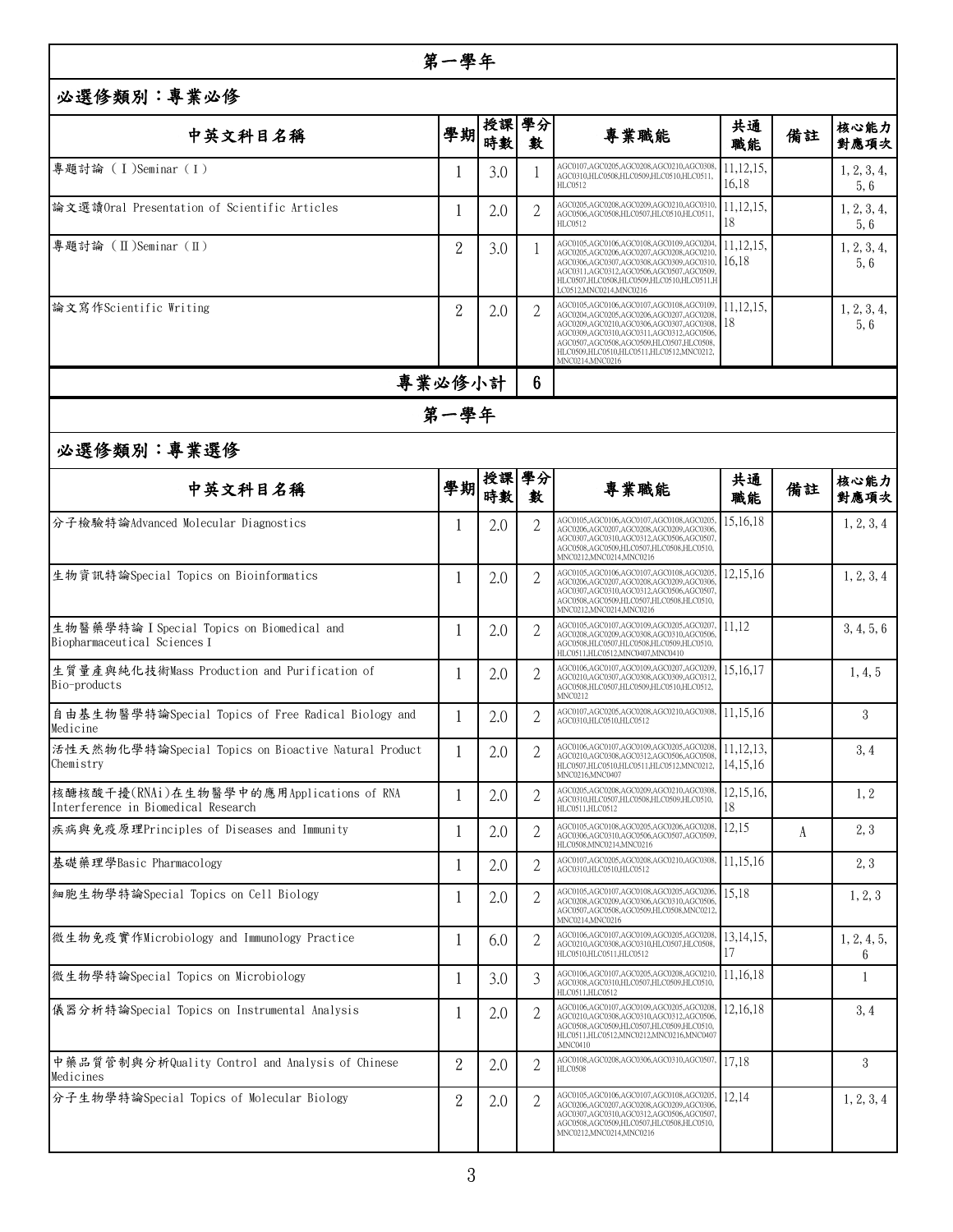#### **第一學年**

### **必選修類別:專業選修**

| 中英文科目名稱                                                                   | 學期             | 授課 學分<br>時數 | 數              | 專業職能                                                                                                                                                                                          | 共通<br>職能             | 備註 | 核心能力<br>對應項次   |
|---------------------------------------------------------------------------|----------------|-------------|----------------|-----------------------------------------------------------------------------------------------------------------------------------------------------------------------------------------------|----------------------|----|----------------|
| 生物醫藥學特論ⅡSpecial Topics on Biomedical and<br>Biopharmaceutical Sciences II | $\mathbf{2}$   | 2.0         |                | AGC0106,AGC0108,AGC0109,AGC0204,AGC0207<br>AGC0208,AGC0210,AGC0306,AGC0307,AGC0308<br>AGC0309,AGC0310,AGC0311,AGC0312,AGC0507<br>HLC0507,HLC0508,HLC0509,HLC0510,HLC0511,F<br>LC0512          | 11.12                |    | 3, 4, 5, 6     |
| 生物醫藥學實作Biomedicine and Biopharmcenticals Practice                         | $\overline{2}$ | 6.0         | $\overline{2}$ | AGC0106,AGC0108,AGC0207,AGC0208,AGC0210<br>AGC0306.AGC0307.AGC0308.AGC0309.AGC0310<br>AGC0311,AGC0312,AGC0507,HLC0507,HLC0508,<br>HLC0509,HLC0510,HLC0511,HLC0512                             | 13,14,15,<br>17      |    | 3, 4, 5, 6     |
| 有機合成技術Organic Synthetic Technology                                        | $\overline{2}$ | 2.0         | 2              | AGC0106,AGC0107,AGC0205,AGC0308,AGC0506<br>AGC0508,AGC0509,HLC0507,HLC0509,HLC0510,<br>HLC0511,HLC0512,MNC0212,MNC0216,MNC0407 18<br>.MNC0410                                                 | 11,12,16,            |    | 3              |
| ┃免疫學特論Special Topics on Immunology                                        | $\overline{2}$ | 3.0         | 3              | AGC0107,AGC0109,AGC0208,AGC0210,AGC0308,<br>AGC0310.AGC0312.HLC0507.HLC0510.HLC0511.<br>HLC0512                                                                                               | 11,16,18             |    | 2              |
| 流式細胞儀在細胞生物學上的應用The Applications of Flow<br>Cytometry on Cell Biology      | $\overline{2}$ | 2.0         | $\overline{2}$ | AGC0107,AGC0205,AGC0208,AGC0210,AGC0308,<br>AGC0310.HLC0510.HLC0512                                                                                                                           | 11,15,16             |    | 1, 2, 3        |
| 疾病與免疫研究法. Research Methods for Diseases and Immunity                      | $\overline{2}$ | 2.0         | $\overline{2}$ | AGC0105,AGC0107,AGC0108,AGC0205,AGC0206<br>AGC0208.AGC0209.AGC0306.AGC0310.AGC0506<br>AGC0507,AGC0508,AGC0509,HLC0508.MNC0212<br>MNC0214, MNC0216                                             | 12,14,15             | A  | 1, 2, 3        |
| 細胞內訊息傳遞Intracellular Signal Transduction                                  | $\overline{2}$ | 2.0         |                | AGC0105,AGC0108,AGC0205,AGC0206,AGC0208,<br>AGC0306,AGC0310,AGC0506,AGC0507,AGC0509<br>HLC0508, MNC0214, MNC0216                                                                              | 12.18                |    | 2, 3           |
| 細胞生物學與細胞培養技術Cell biology essentials and cell<br>culture techniques        | $\overline{2}$ | 2.0         | 2              | AGC0205.AGC0209.AGC0210.AGC0306.AGC0308<br>AGC0309.AGC0310.AGC0311.AGC0312                                                                                                                    | 11, 12, 13,<br>14.15 | A  | 1,4            |
| 細菌致病機制特論.Special Topics of Bacterial Disease<br>Mechanisms                | $\overline{2}$ | 2.0         | $\mathbf{2}$   | AGC0105,AGC0107,AGC0205,AGC0206,AGC0209<br>AGC0506,AGC0508,AGC0509,MNC0212,MNC0214<br>.MNC0216                                                                                                | 12,18                |    | 1, 2           |
| 發酵生理與代謝工程Fermentation Physiology and Metabolism<br>Engineering            | $\overline{2}$ | 2.0         |                | AGC0106,AGC0107,AGC0108,AGC0109,AGC0207<br>AGC0208,AGC0209,AGC0210,AGC0306,AGC0307<br>AGC0308,AGC0309,AGC0310,AGC0312,AGC0507<br>AGC0508.HLC0507.HLC0508.HLC0509.HLC0510.<br>HLC0512, MNC0212 | 12.15                |    | 1, 3, 4, 5     |
| 進階天然物化學特論Advanced Active Natural Products Chemistry                       | $\overline{2}$ | 2.0         | $\overline{2}$ | AGC0108,AGC0208,AGC0306,AGC0310,AGC0507,<br><b>HLC0508</b>                                                                                                                                    | 12.18                |    | 3              |
| 腫瘤病毒學特論Advanced Tumor Virology                                            | $\overline{2}$ | 2.0         | 2              | AGC0107,AGC0108,AGC0205,AGC0208,AGC0509<br>HLC0507.HLC0509.HLC0510.HLC0511.HLC0512                                                                                                            | 16,17,18             |    | 2, 3           |
| 腫瘤細胞訊息傳遞機轉. Cellular Signal Transduction.                                 | $\overline{2}$ | 2.0         | 2              | AGC0105,AGC0108,AGC0205,AGC0206,AGC0208<br>AGC0306,AGC0310,AGC0506,AGC0507,AGC0509<br>HLC0508,MNC0214,MNC0216                                                                                 | 12.18                |    | 2, 3           |
| 癌症的化學預防學特論Special Topics of Cancer Chemoprevention                        | $\overline{2}$ | 2.0         | 2              | AGC0107.AGC0205.AGC0208.AGC0210.AGC0308.<br>AGC0310.HLC0510.HLC0512                                                                                                                           | 11,15,16             |    | $\overline{4}$ |
| 藥理學特論Special Topics on Pharmacology                                       | $\overline{2}$ | 2.0         | 2              | AGC0108,AGC0208,AGC0306,AGC0310,AGC0507<br><b>HLC0508</b>                                                                                                                                     | 11,12,18             |    | 3              |
| 專業選修小計                                                                    |                |             |                |                                                                                                                                                                                               |                      |    |                |
| 學年小計                                                                      | 68             |             |                |                                                                                                                                                                                               |                      |    |                |

## **\*選修課程名稱,得依科技發展與特色重點產業異動。<sup>68</sup>**

| 第二學年                |        |     |                |                                                                                                                                                                                                                                                                                                            |                      |    |                    |  |  |
|---------------------|--------|-----|----------------|------------------------------------------------------------------------------------------------------------------------------------------------------------------------------------------------------------------------------------------------------------------------------------------------------------|----------------------|----|--------------------|--|--|
| 必選修類別:專業必修          |        |     |                |                                                                                                                                                                                                                                                                                                            |                      |    |                    |  |  |
| 中英文科目名稱             |        |     |                | 專業職能                                                                                                                                                                                                                                                                                                       | 共通<br>職能             | 備註 | 核心能力<br>對應項次       |  |  |
| 專題討論 (Ⅲ)Seminar (Ⅲ) |        | 3.0 |                | ${\bf AGC0105, AGC0106, AGC0107, AGC0108, AGC0109,} {\bf AGC0204, AGC0205, AGC0206, AGC0207, AGC0208,}$<br>AGC0209,AGC0210,AGC0306,AGC0307,AGC0308,<br>AGC0309,AGC0310,AGC0311,AGC0312,AGC0506,<br>AGC0507,AGC0508,AGC0509,HLC0507,HLC0508,<br>HLC0509,HLC0510,HLC0511,HLC0512,MNC0212,<br>MNC0214.MNC0216 | 11, 12, 15,<br>16,18 |    | 1, 2, 3, 4,<br>5.6 |  |  |
| 專題討論 (Ⅳ)Seminar (Ⅳ) | 2      | 3.0 |                | AGC0105,AGC0106,AGC0107,AGC0108,AGC0109, 11,12,15,<br>AGC0204,AGC0205,AGC0206,AGC0207,AGC0208,<br>AGC0209,AGC0210,AGC0306,AGC0307,AGC0308,<br>AGC0309,AGC0310,AGC0311,AGC0312,AGC0506,<br>AGC0507,AGC0508,AGC0509,HLC0507,HLC0508,<br>HLC0509,HLC0510,HLC0511,HLC0512,MNC0212,<br>MNC0214, MNC0216         | 16.18                |    | 1, 2, 3, 4,<br>5.6 |  |  |
|                     | 專業必修小計 |     | $\overline{2}$ |                                                                                                                                                                                                                                                                                                            |                      |    |                    |  |  |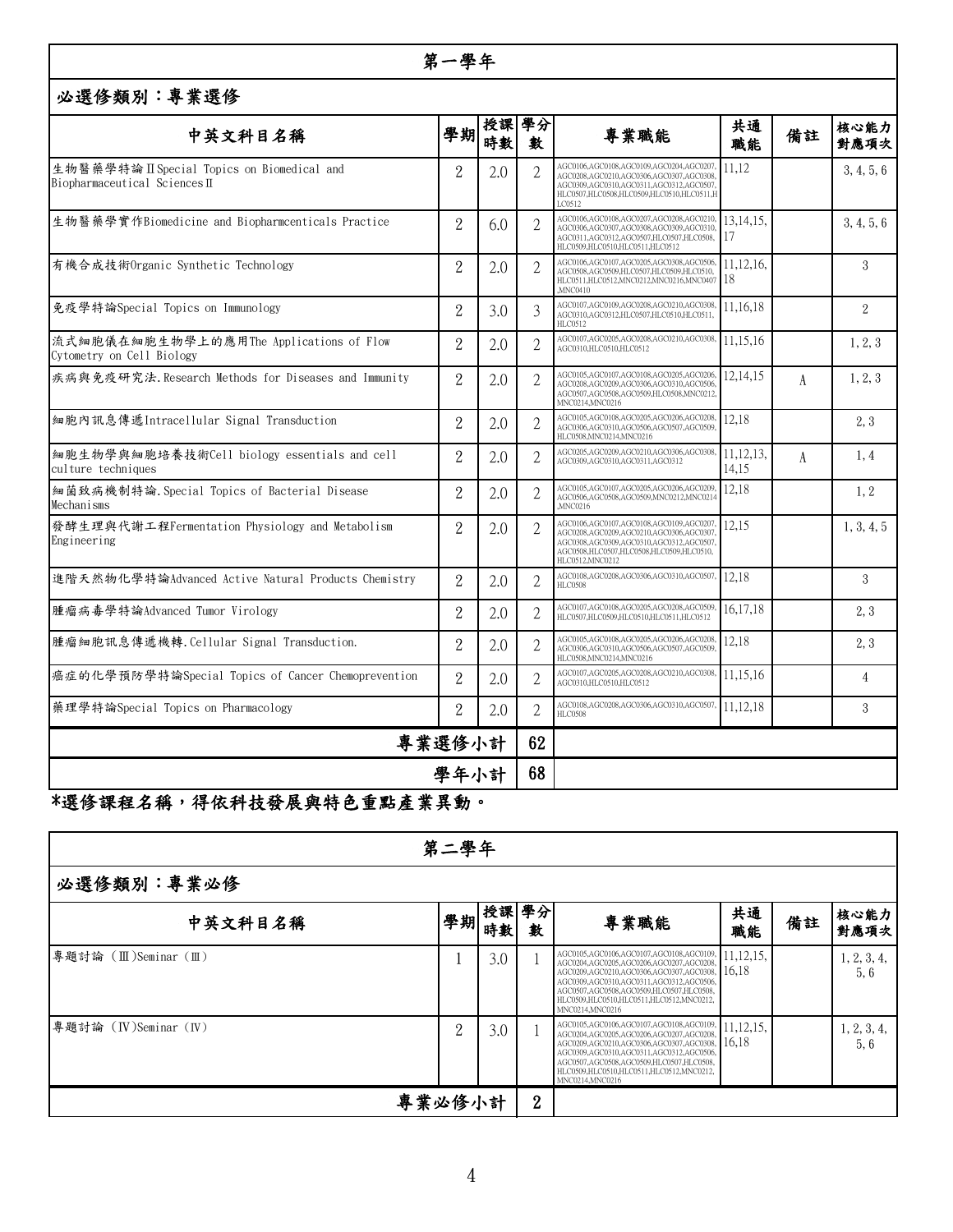| 第二學年                                                                       |                |                   |                |                                                                                                                                                                                                                                                                                                                                                                                 |                   |    |                     |  |  |
|----------------------------------------------------------------------------|----------------|-------------------|----------------|---------------------------------------------------------------------------------------------------------------------------------------------------------------------------------------------------------------------------------------------------------------------------------------------------------------------------------------------------------------------------------|-------------------|----|---------------------|--|--|
| 必選修類別:專業選修                                                                 |                |                   |                |                                                                                                                                                                                                                                                                                                                                                                                 |                   |    |                     |  |  |
| 中英文科目名稱                                                                    | 學期             | 授課  學分 <br> 時數  數 |                | 專業職能                                                                                                                                                                                                                                                                                                                                                                            | 共通<br>職能          | 備註 | 核心能力<br>對應項次        |  |  |
| 免疫藥理學Immunopharmacology                                                    |                | 2.0               | $\mathbf{2}$   | AGC0105,AGC0108,AGC0205,AGC0206,AGC0208,<br>AGC0306,AGC0310,AGC0506,AGC0507,AGC0509<br>HLC0508, MNC0214, MNC0216                                                                                                                                                                                                                                                                | 11,12,18          |    | 2, 3                |  |  |
| 細胞凋亡暨食品化學毒理學特論Special Topics of Apoptosis,<br>Food and Chemical Toxicology | -1             | 2.0               | 2              | AGC0107,AGC0205,AGC0208,AGC0210,AGC0308,<br>AGC0310,HLC0510,HLC0512                                                                                                                                                                                                                                                                                                             | 11,15,16          |    | 2, 3                |  |  |
| 應用病毒學Applied Virology                                                      |                | 2.0               | 2              | AGC0105,AGC0107,AGC0205,AGC0206,AGC0209,<br>AGC0506.AGC0508.AGC0509.MNC0212.MNC0214<br>.MNC0216                                                                                                                                                                                                                                                                                 | 12,15,18          |    | 1, 2                |  |  |
| 微生物基因體學特論Advanced Microbial Genomics                                       | $\mathbf{2}$   | 2.0               | 2              | AGC0106,AGC0107,AGC0207,AGC0209,AGC0307<br>AGC0312,AGC0508,HLC0507,HLC0510,MNC0212                                                                                                                                                                                                                                                                                              | 12,18             |    | 1, 4                |  |  |
| 新興感染症學特論Advanced Emerging Infectious Diseases                              | $\overline{2}$ | 2.0               | $\overline{2}$ | AGC0107,AGC0209,AGC0508,MNC0212                                                                                                                                                                                                                                                                                                                                                 | 12,18             |    | -1                  |  |  |
|                                                                            | 專業選修小計         |                   | 10             |                                                                                                                                                                                                                                                                                                                                                                                 |                   |    |                     |  |  |
|                                                                            | 第二學年           |                   |                |                                                                                                                                                                                                                                                                                                                                                                                 |                   |    |                     |  |  |
| 必選修類別:論文                                                                   |                |                   |                |                                                                                                                                                                                                                                                                                                                                                                                 |                   |    |                     |  |  |
| 中英文科目名稱                                                                    |                | 學期 時數 數           |                | 專業職能                                                                                                                                                                                                                                                                                                                                                                            | 共通<br>職能          | 備註 | 核心能力<br>對應項次        |  |  |
| 碩士論文Thesis                                                                 |                | 0.0               | 3              | AGC0105,AGC0106,AGC0107,AGC0108,AGC0109<br>AGC0204,AGC0205,AGC0206,AGC0207,AGC0208<br>AGC0209,AGC0210,AGC0306,AGC0307,AGC0308,<br>AGC0309,AGC0310,AGC0311,AGC0312,AGC0506<br>AGC0507,AGC0508,AGC0509,HLC0507,HLC0508,<br>HLC0509,HLC0510,HLC0511,HLC0512,MNC0209,<br>MNC0210,MNC0211,MNC0212,MNC0213,MNC021<br>4.MNC0215.MNC0216.MNC0407.MNC0408.MNC0<br>409, MNC0410           | 11, 12, 14,<br>15 |    | 1, 2, 3, 4,<br>5, 6 |  |  |
| 碩士論文Thesis                                                                 | $\overline{2}$ | 0.0               | 3              | AGC0105,AGC0106,AGC0107,AGC0108,AGC0109<br>AGC0204,AGC0205,AGC0206,AGC0207,AGC0208<br>AGC0209,AGC0210,AGC0306,AGC0307,AGC0308,<br>AGC0309,AGC0310,AGC0311,AGC0312,AGC0506.<br>AGC0507,AGC0508,AGC0509,HLC0507,HLC0508,<br>HLC0509,HLC0510,HLC0511,HLC0512,MNC0209,<br>MNC0210, MNC0211, MNC0212, MNC0213, MNC021<br>4, MNC0215, MNC0216, MNC0407, MNC0408, MNC0<br>409, MNC0410 | 11, 12, 14,<br>15 |    | 1, 2, 3, 4,<br>5,6  |  |  |
|                                                                            | 論文小計           |                   | $6\phantom{.}$ |                                                                                                                                                                                                                                                                                                                                                                                 |                   |    |                     |  |  |
| 學年小計                                                                       |                |                   |                |                                                                                                                                                                                                                                                                                                                                                                                 |                   |    |                     |  |  |

## **\*選修課程名稱,得依科技發展與特色重點產業異動。<sup>18</sup>**

**專業職能說明:**